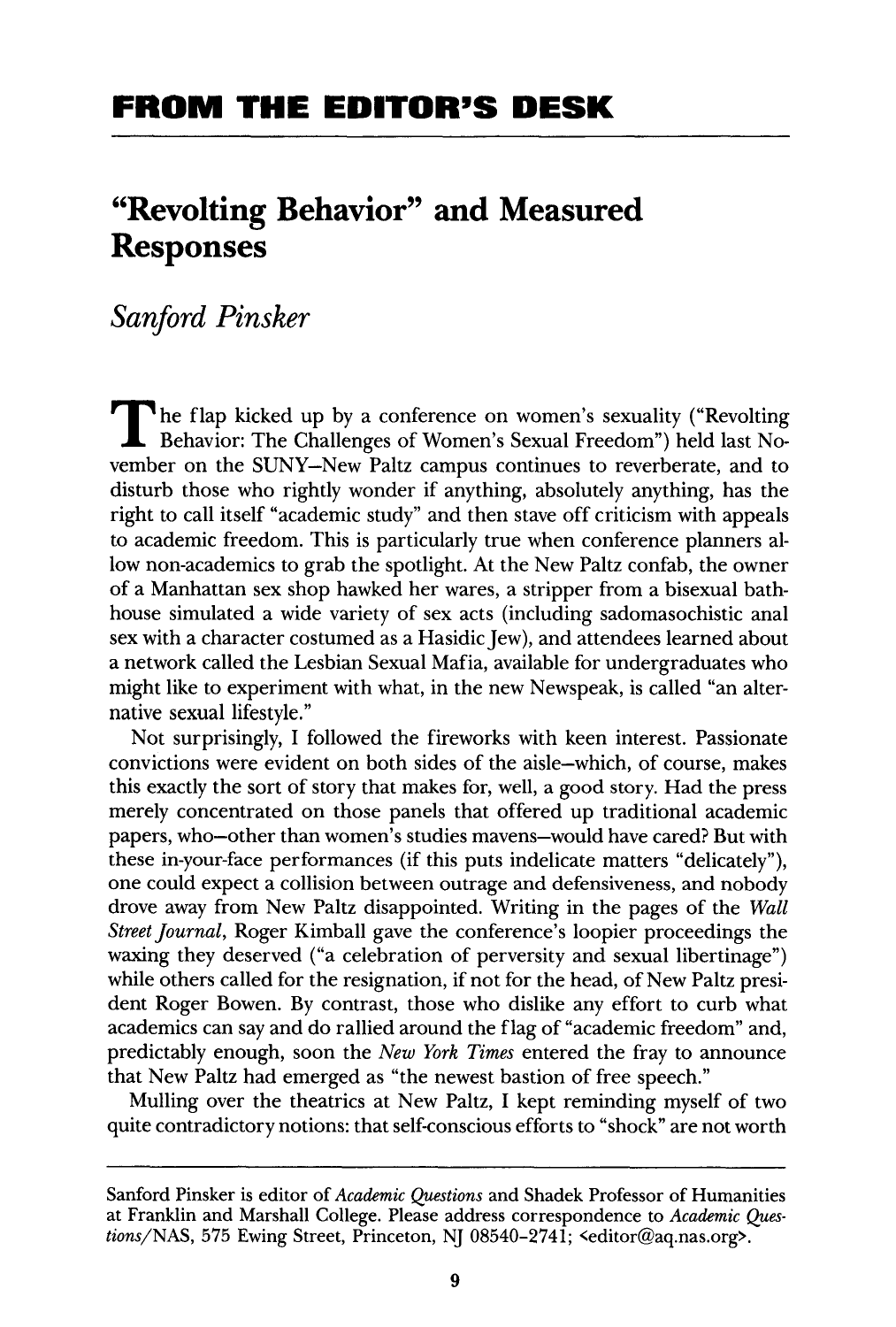a farthing if they fail to shock, and that biting one's tongue in the face of assaults against traditional scholarship is a recipe for future disaster. Give voice to your outrage and you risk coming off as a prig, exactly the sort of person who "just doesn't get it"; keep silent and you join the ranks of those who will choke on their complicity later.

What, I kept wondering, would these same steadfast defenders of wideopen, no-holds-barred conferences say about a symposium on militant militia groups that included presentations by their spokespersons and that featured tables in the outside lobby where curious undergraduates could sign up or buy manuals for making bombs? My hunch is that the same folks who thought "Revolting Behavior" was peachy would be among the very first to call in the cops and shut the "Destructive Behavior" conference down. Would they be moved by appeals to the "new discourses" that these skinheads spout? I suspect not. More important, could you persuade them that crypto-Nazis on parade represent yet another form that academic inquiry (and its attendant "freedom") can take? Again, not bloody likely. My limited experience suggests that what we'd hear is an insistence that my fanciful example is just that-fanciful, and moreover, that the New Paltz case is "different."

But is it? Precedents are, after all, precedents, and what is good for geese ought to be equally good for ganders. The rub, of course, is that when anything, absolutely anything, can lay claim to being "academic," distinctions no longer matter, and academic freedom no longer has a precisely defined point. Long before the women's studies program at New Paltz put together plans for its controversial gathering, I remember students who argued passionately that "falling in love" was, in and of itself, worthy of academic credit. Many faculty members were perplexed. Who, after all, wanted to be perceived as anti-love? As I said, this was long ago, at a time when nobody, including benighted students, imagined that X-rated panels on kinky sex could share conference space with postmodernist critiques fairly oozing with the latest cutting-edge jargon. What the students I'm talking about had in mind was nothing more or less than a hustle. Some professors went along for the ride, but held the line (or so they imagined) by insisting that students seeking course credit for falling in love write a term paper about the experience.

The wonder is that most students were able to keep from laughing until their office conference was over and they had safely returned to their dormitory rooms. After all, since the paper was, by definition, a personal account of how Bobby Smith fell madly with love with Amy Brown, there was no need to bother about research or footnotes. Even better, since this was an exercise in moi-criticism long before the term was coined, how could it be evaluated with other than an A? Not surprisingly, students pressed their case on any professors who would listen. "Revolting Behavior" is the contemporary avatar of this old student con.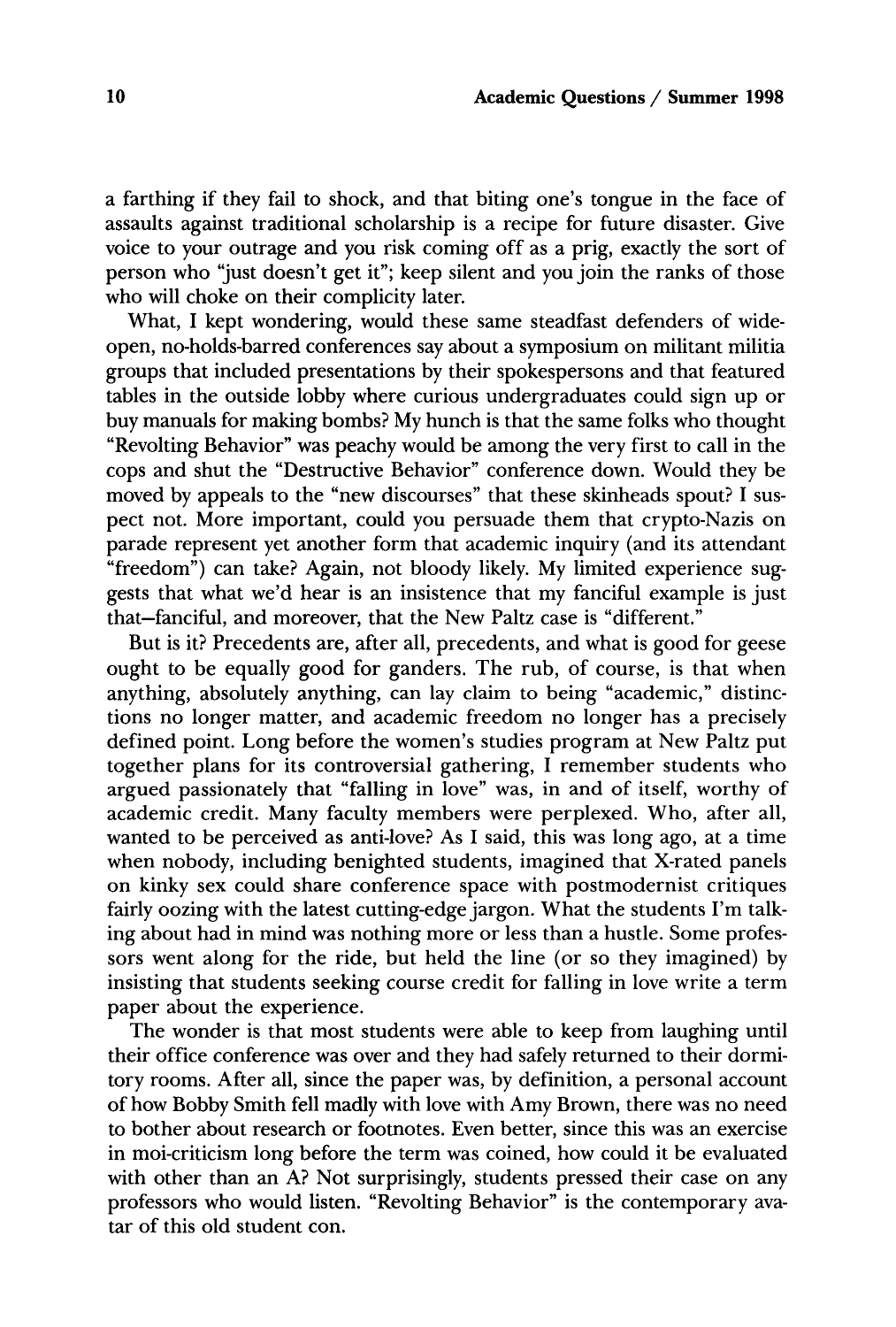If I have much to regret about my behavior during those earlier disruptive days, I can at least take a measure of solace in the fact that I bowed to nobody in my feeling that falling in love is among the most important of human experiences. But that alone didn't make it an academic enterprise. Quite to the contrary, I argued that love is much better off when savored on its own terms, and without giving course credit to the love smitten. Thus, I recommended courses in Plato's *Symposium,* selected Shakespeare plays, Elizabethan poetry, or certain French novels, but most students merely rolled their eyeballs and went shopping for a more sympathetic soul down the hall. I just didn't get it then, and I am happy to report that I don't get it now. Why, I keep asking myself, would anybody want to give a course in the graphic details of his or her sexual proclivities, and why on earth would anybody want to take it? Does this admittedly old-fashioned view mean that I'm a prude, or even worse? I don't think so, because as new paradigms announce themselves and the academic ground beneath our collective feet continues to shift, we find ourselves making good on George Orwell's quip that there are some things you can only learn at a university. He did not intend the remark as a compliment.

Orwell, alas, did not live long enough to observe the worst that "Revolting Behavior" had to offer. No doubt he would count this as one of the many blessings of expiration, while I have the pleasures, pains, and responsibilities of blood coursing through my veins. So, rather than rehearse, yet again, what has been said about "Revolting Behavior," I prefer to speak to a matter that has received decidedly less attention-namely, what it means, first of all, to be an academic discipline, and then what it means to be a "discipline" within a larger academic community.

Let me make it clear from the outset that I have long been skeptical about women's studies, largely because the enterprise struck me as being weightier on identity politics than on disinterested scholarship. Granted, many of feminism's original goals-everything from expanded job opportunities to an insistence on equal pay for equal work-were as reasonable as they were long overdue. And while I would hardly count myself among those who take inordinate pride in defining themselves as "male feminists," I saw then, and see now, more assets than liabilities in what was once touted as the feminist revolution.

America needs all the talent it can find-and women represent a sizable pool. But politics in the street, where one lobbies for political change, is one thing, and the conduct of college classrooms is another. Insofar as feminism brought its ever-changing agendas to the seminar table, the result could only diminish both real politics and academic inquiry. Moreover, because my academic beat is things literary, I tended to think of "feminist criticism" as a contradiction in terms. All too often its more doctrinaire practitioners fell into the habit of locating precisely what they were looking for-be it examples of patriarchal oppression or accounts of victimization's many faces. In the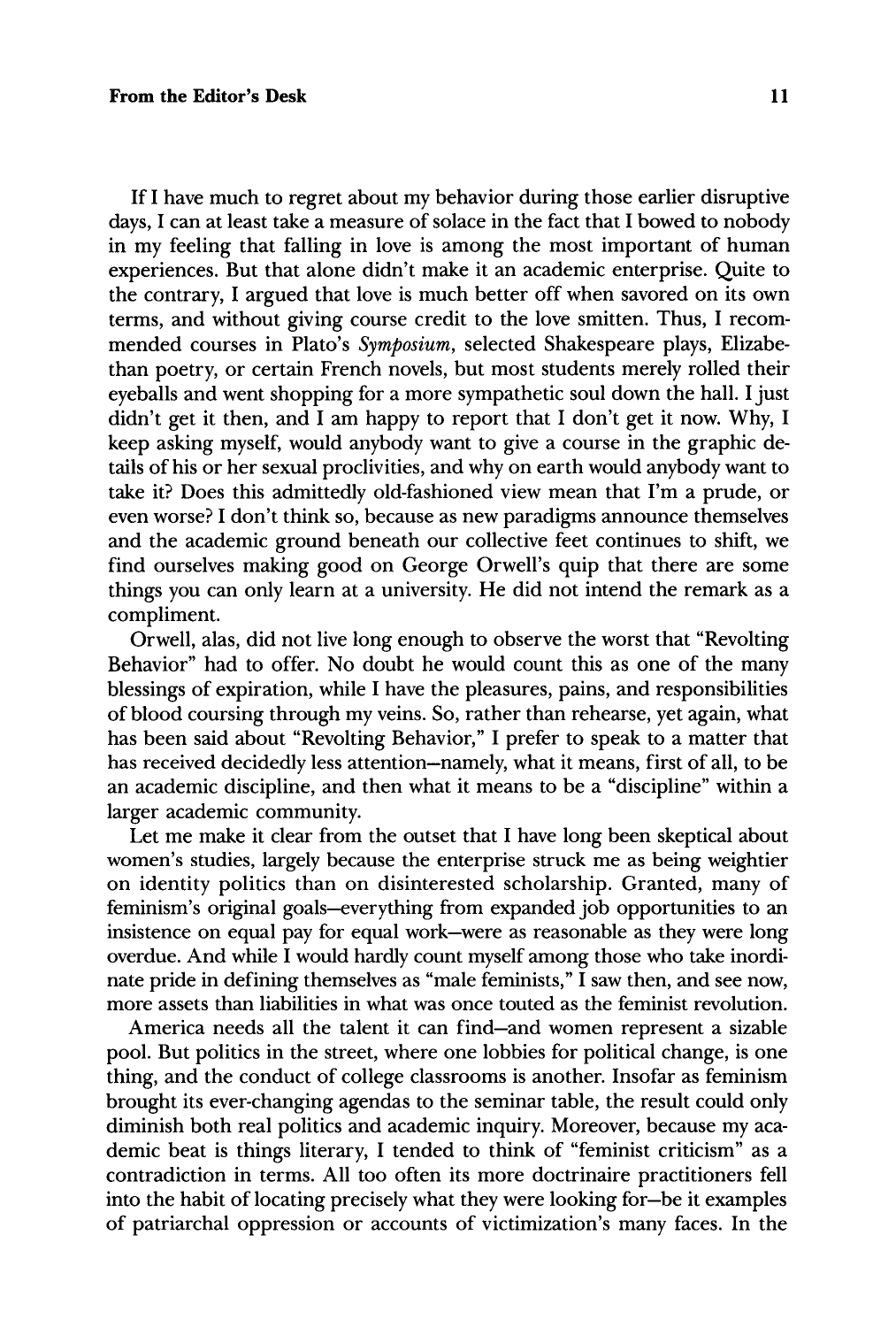process, what often went unnoticed is everything that makes novels, poems, and plays worth reading in the first place.

I have modified my views in recent years, partly because the sheer barrage of feminist scholarship includes items of genuine interest and sometimes of considerable merit. Even more important, I have become convinced that most of those who labor in the vineyards of women's studies do so honorably and often to good effect. Nonetheless, I remain worried that the claims of sisterhood can sometimes overwhelm the good sense of those who surely know better. The "Revolting Behavior" conference, while hardly an isolated case, is instructive. That most panels meant to talk about sexuality in responsible [read: academic] ways is true enough; however, that some abused the lectern is true as well. With regard to the latter, those who saw fit to invite people longer on sensationalism than on academic credentials bear a good deal of blame for the brouhaha that resulted.

Lost in the smoke screens of angry debate, however, was the still, small voice reminding all of us, those in women's studies as well as those engaged in more traditional pursuits, that academic freedom is premised on the disciplines' patrolling themselves. Not everything one claims he or she has a "right" to do is, as it were, right to do. What matters far more to academics-indeed, what is central to their mission-is the disinterested pursuit of truth, as a given discipline defines the concept, along with the rigor, logic, and evidence of one's argument. Private citizens rightly enjoy the full protection of the First Amendment; they can say nearly anything they want to, be it silly, shocking, or just plain nuts. But insofar as this private citizen is also a professor, there are restrictions about what can be publicly uttered, and then protected, under our long-established traditions of academic freedom.

To their shame, many academic feminists have been reluctant to censure those in their ranks who deserve to be marginalized. Instead, the former suffer silently while their discipline is systematically undermined by the latter. This strikes me as a very high price to pay with the coin of "political correctness" and as a recipe for insuring that women's studies will never receive the recognition it often rightly deserves.

I say this fully aware that we do not yet live in a sexless, colorblind society. Granted, the best ideas transcend the restrictiveness of identity politics, but tell that to those who hooted their approval at the "Revolting Behavior" conference. Many of these folks would no doubt prefer that I, a middle-aged, white male, butt out of this discussion-presumably because only women should comment on women's studies programs. But as part of an academic community that takes its commitment to liberal learning seriously, I cannot be silent, or be silenced. If there were solid evidence that even a sprinkling of feminist scholars were mighty uncomfortable about the shenanigans at New Paltz, and willing to say so in public print, I would have been happy to write about something else. Unfortunately, that is not yet the case, and we are in a situation where the best